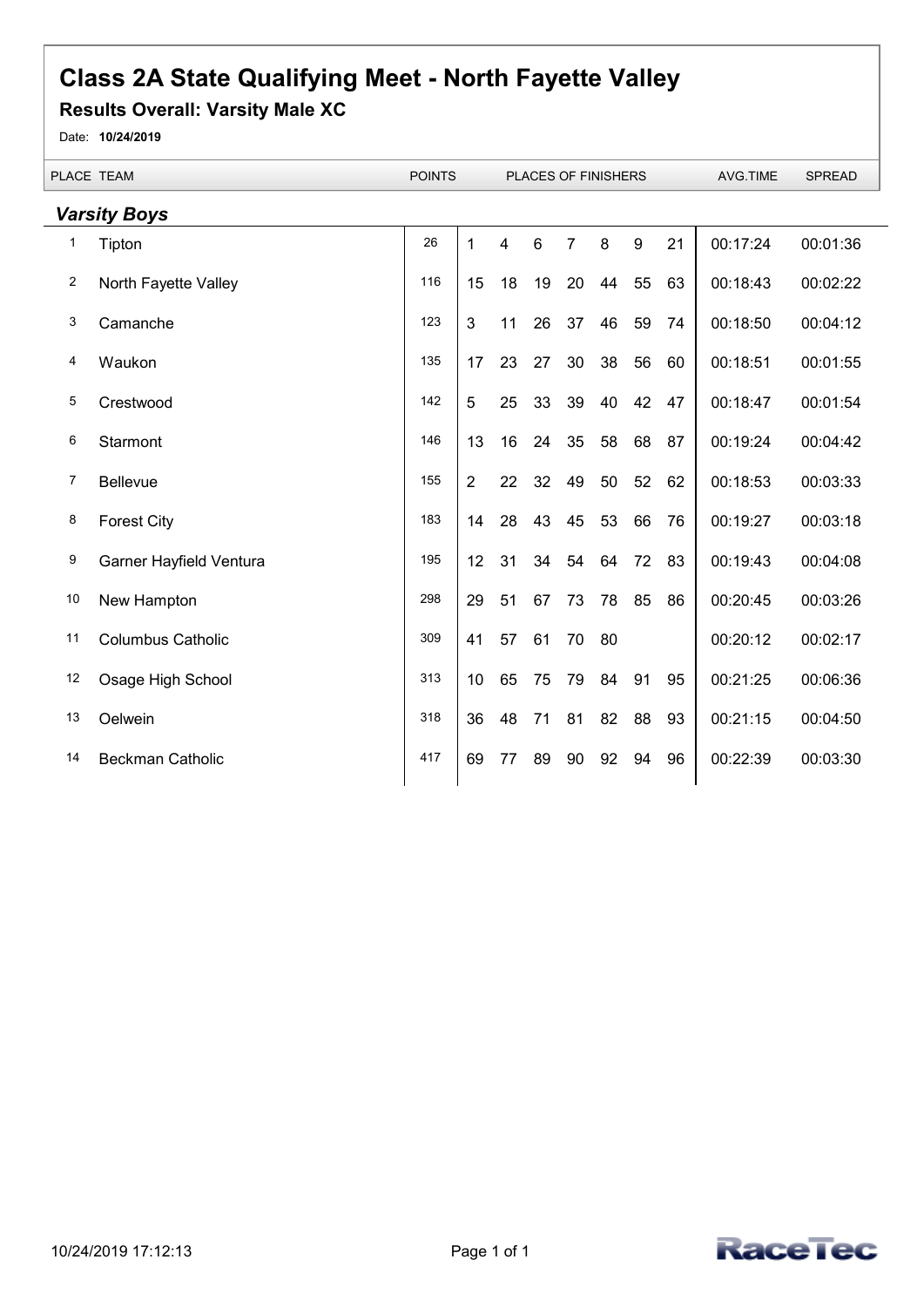## **Class 2A State Qualifying Meet - North Fayette Valley**

## **Results Overall: Varsity Male XC**

Date: **10/24/2019**

| Pos                     | No           | <b>Name</b>            | <b>School</b>            | <b>Time</b> | Team<br><b>Position</b> | Team<br><b>Points</b> | Pace         |  |
|-------------------------|--------------|------------------------|--------------------------|-------------|-------------------------|-----------------------|--------------|--|
| 1                       | 1660         | <b>Caleb Shumaker</b>  | Tipton                   | 00:16:27    | $\mathbf 1$             | $\mathbf{1}$          | $5:17$ min/m |  |
| $\overline{\mathbf{c}}$ | 1518         | <b>Brady Griebel</b>   | <b>Bellevue</b>          | 00:16:36    | $\mathbf 1$             | $\overline{c}$        | $5:20$ min/m |  |
| 3                       | 1528         | Dylan Darsidan         | Camanche                 | 00:16:44    | $\mathbf{1}$            | 3                     | 5:23 min/m   |  |
| 4                       | 1656         | Jackson Edens          | Tipton                   | 00:17:17    | 2                       | 4                     | $5:33$ min/m |  |
| 5                       | 1542         | Bryden Juelsgaard      | Crestwood                | 00:17:27    | $\mathbf{1}$            | 5                     | $5:37$ min/m |  |
| 6                       | 1659         | <b>Trent Pelzer</b>    | Tipton                   | 00:17:27    | 3                       | 6                     | $5:37$ min/m |  |
| $\overline{7}$          | 1655         | Cody Bohlmann          | Tipton                   | 00:17:29    | 4                       | $\overline{7}$        | $5:37$ min/m |  |
| 8                       | 1657         | Landan Hill            | Tipton                   | 00:17:32    | 5                       | 8                     | $5:38$ min/m |  |
| 9                       | 1658         | Andrew Olseen          | Tipton                   | 00:17:32    | 6                       | 9                     | $5:38$ min/m |  |
| 10                      | 1631         | Caleb Sledd            | Osage High School        | 00:17:34    | $\mathbf{1}$            | 10                    | 5:39 min/m   |  |
| 11                      | 1532         | Dodson Melchiori       | Camanche                 | 00:17:35    | $\overline{2}$          | 11                    | $5:39$ min/m |  |
| 12                      | 1564         | Jake Hejlik            | Garner Hayfield Ventura  | 00:17:40    | $\mathbf{1}$            | 12                    | $5:41$ min/m |  |
| 13                      | 1641         | <b>Dylan Conner</b>    | Starmont                 | 00:17:47    | $\mathbf{1}$            | 13                    | $5:43$ min/m |  |
| 14                      | 1555         | Joey Hovinga           | <b>Forest City</b>       | 00:17:48    | $\mathbf{1}$            | 14                    | $5:43$ min/m |  |
| 15                      | 1601         | <b>Ben Miller</b>      | North Fayette Valley     | 00:17:52    | $\mathbf{1}$            | 15                    | $5:45$ min/m |  |
| 16                      | 1644         | Graham Schuchmann      | Starmont                 | 00:17:58    | $\overline{2}$          | 16                    | 5:47 min/m   |  |
| 17                      | 1670         | Zach Davison           | Waukon                   | 00:17:59    | $\mathbf{1}$            | 17                    | 5:47 min/m   |  |
| 18                      | 1597         | Davan Crooker          | North Fayette Valley     | 00:18:00    | $\overline{2}$          | 18                    | 5:47 min/m   |  |
| 19                      | 1598         | Nathan Crooker         | North Fayette Valley     | 00:18:01    | 3                       | 19                    | $5:48$ min/m |  |
| 20                      | 1599         | Peyton Halverson       | North Fayette Valley     | 00:18:01    | 4                       | 20                    | $5:48$ min/m |  |
| 21                      | 1661         | Aj Thumma              | Tipton                   | 00:18:03    | $\overline{7}$          | 21                    | $5:48$ min/m |  |
| 22                      | 1517         | Sam Dunne              | <b>Bellevue</b>          | 00:18:05    | 2                       | 22                    | 5:49 min/m   |  |
| 23                      | 1676         | Nathan O'neill         | Waukon                   | 00:18:07    | $\overline{2}$          | 23                    | $5:49$ min/m |  |
| 24                      | 1645         | <b>Charlie Sieck</b>   | Starmont                 |             | 3                       | 24                    | 5:51 min/m   |  |
|                         | 1541         | <b>Ethan Govern</b>    | Crestwood                | 00:18:12    | $\overline{c}$          | 25                    |              |  |
| 25                      | 1527         | <b>Andrew Butt</b>     |                          | 00:18:23    |                         | 26                    | $5:55$ min/m |  |
| 26<br>27                | 1672         |                        | Camanche                 | 00:18:25    | 3                       | 27                    | $5:55$ min/m |  |
|                         |              | Logan Houg             | Waukon                   | 00:18:31    | 3<br>$\overline{2}$     | 28                    | 5:57 min/m   |  |
| 28                      | 1558         | Alex Mata              | <b>Forest City</b>       | 00:18:40    | $\mathbf{1}$            | 29                    | $6:00$ min/m |  |
| 29<br>30                | 1588<br>1674 | Dylan Usher            | New Hampton<br>Waukon    | 00:18:41    |                         | 30                    | $6:01$ min/m |  |
|                         |              | Ryan Lubahn            |                          | 00:18:42    | 4                       |                       | $6:01$ min/m |  |
| 31                      | 1563         | Kris Hammitt           | Garner Hayfield Ventura  | 00:18:44    | 2                       | 31                    | $6:02$ min/m |  |
| 32                      | 1519         | Aiden Onken            | <b>Bellevue</b>          | 00:18:49    | 3                       | 32                    | $6:03$ min/m |  |
| 33                      | 1545         | <b>Justin Nibaur</b>   | Crestwood                | 00:18:57    | 3                       | 33                    | $6:06$ min/m |  |
| 34                      | 1565         | <b>Blake Lynch</b>     | Garner Hayfield Ventura  | 00:18:57    | 3                       | 34                    | $6:06$ min/m |  |
| 35                      | 1642         | Henry Hayes            | Starmont                 | 00:18:59    | 4                       | 35                    | $6:06$ min/m |  |
| 36                      | 1609         | Ray Gearhart           | Oelwein                  | 00:19:00    | 1                       | 36                    | $6:07$ min/m |  |
| 37                      | 1530         | Zach Edens             | Camanche                 | 00:19:02    | 4                       | 37                    | $6:07$ min/m |  |
| 38                      | 1675         | John O'neill           | Waukon                   | 00:19:02    | 5                       | 38                    | $6:07$ min/m |  |
| 39                      | 1543         | <b>Ethan Mast</b>      | Crestwood                | 00:19:04    | 4                       | 39                    | $6:08$ min/m |  |
| 40                      | 1540         | Nathaniel Bigalk       | Crestwood                | 00:19:08    | 5                       | 40                    | $6:09$ min/m |  |
| 41                      | 1677         | Jordan Tovará          | <b>Columbus Catholic</b> | 00:19:10    | $\mathbf{1}$            | 41                    | $6:10$ min/m |  |
| 42                      | 1546         | Caleb Shea             | Crestwood                | 00:19:11    | 6                       | 42                    | $6:10$ min/m |  |
| 43                      | 1557         | Ryan Korthals          | <b>Forest City</b>       | 00:19:13    | 3                       | 43                    | $6:11$ min/m |  |
| 44                      | 1596         | <b>Weller Clark</b>    | North Fayette Valley     | 00:19:13    | $\mathbf 5$             | 44                    | $6:11$ min/m |  |
| 45                      | 1556         | Ethan Johnson          | <b>Forest City</b>       | 00:19:16    | 4                       | 45                    | $6:12$ min/m |  |
| 46                      | 1526         | Jaxon Bussa            | Camanche                 | 00:19:19    | $\mathbf 5$             | 46                    | $6:13$ min/m |  |
| 47                      | 1544         | David Meinecke         | Crestwood                | 00:19:21    | 7                       | 47                    | $6:13$ min/m |  |
| 48                      | 1615         | <b>Brennan Sauser</b>  | Oelwein                  | 00:19:25    | $\overline{\mathbf{c}}$ | 48                    | $6:15$ min/m |  |
| 49                      | 1520         | Abe Steinbeck          | <b>Bellevue</b>          | 00:19:26    | 4                       | 49                    | $6:15$ min/m |  |
| 50                      | 1515         | <b>Marcus Anderson</b> | <b>Bellevue</b>          | 00:19:33    | 5                       | 50                    | $6:17$ min/m |  |
| 51                      | 1585         | Treyce Orr             | New Hampton              | 00:19:35    | $\overline{\mathbf{c}}$ | 51                    | $6:18$ min/m |  |
| 52                      | 1516         | Jake Bormann           | <b>Bellevue</b>          | 00:19:37    | 6                       | 52                    | $6:18$ min/m |  |
| 53                      | 1554         | Caleb Buffington       | <b>Forest City</b>       | 00:19:37    | 5                       | 53                    | $6:19$ min/m |  |
| 54                      | 1567         | Aiden Richardson       | Garner Hayfield Ventura  | 00:19:38    | 4                       | 54                    | $6:19$ min/m |  |
| 55                      | 1602         | Korbin Yauk            | North Fayette Valley     | 00:19:38    | 6                       | 55                    | $6:19$ min/m |  |
| 56                      | 1671         | Logan Delaney          | Waukon                   | 00:19:41    | 6                       | 56                    | $6:20$ min/m |  |
| 57                      | 1678         | Roberto Herrera-Ruizá  | Columbus Catholic        | 00:19:47    | 2                       | 57                    | $6:22$ min/m |  |